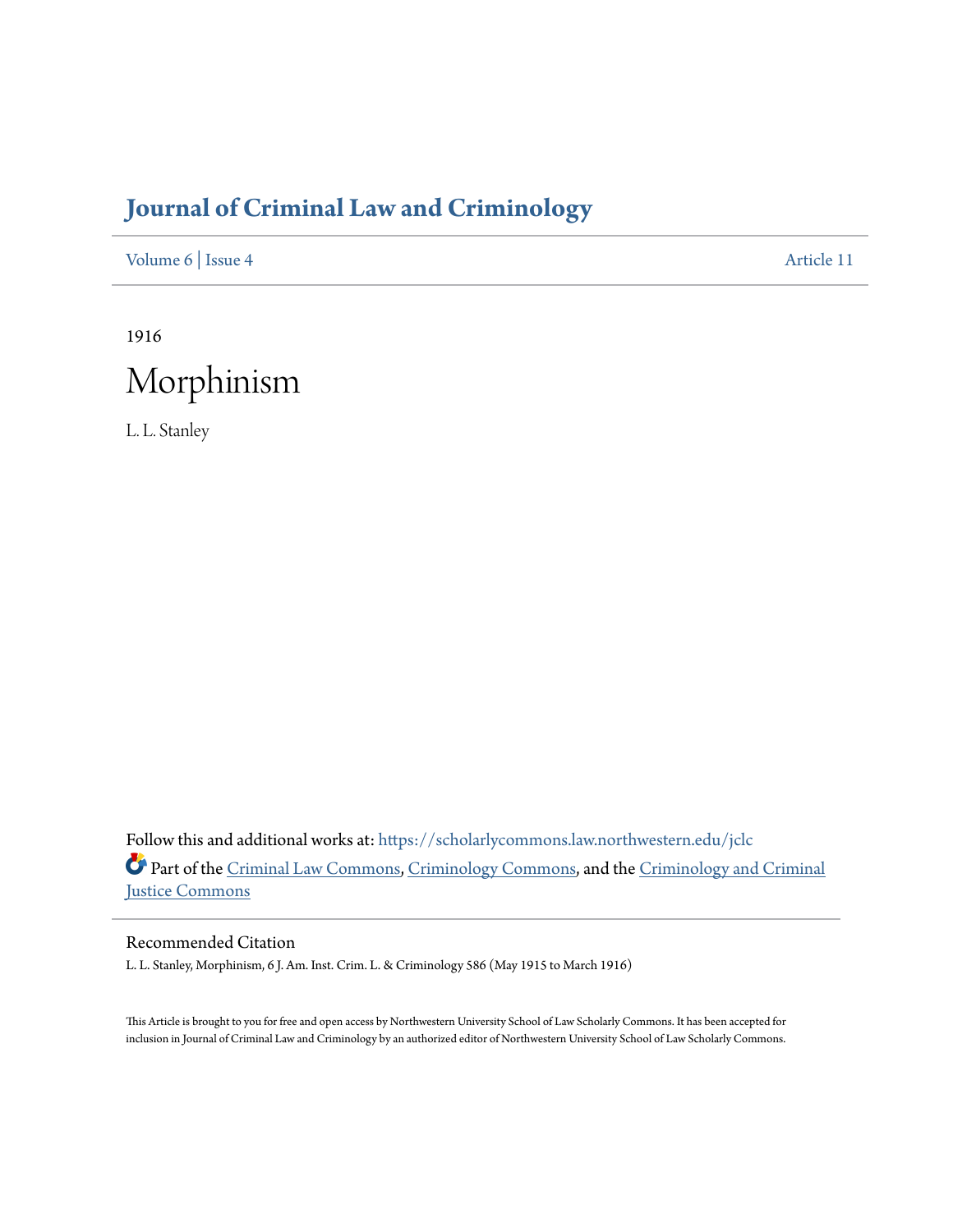## MORPHINISM.

## L. L. **STANLEY.'**

The deleterious effects of opium and its by-products upon the human constitution has for many years been recognized, but it has been only in the last decade that governments have taken cognizance of the widespread effects and use of this insidious drug, and have taken powerful steps to eradicate, or at least, to moderate its production and sale. To the cursory observer, or even to the student, or further even to the general practitioner, this baneful disease of morphinism does not seem to be of greater import nor does it seem to play any great part in the affairs or welfare of nations, but to one who has done a small amount of investigation along this line, it is shown that the disease produced by opium and its products has played a prominent role in the destinies of men, and has threatened not only the welfare of states, but even the very life of  $\cdot$ one of the world's most populous nations.

The use as well as the abuse of opium was begun in China, where at first the milky juice extracted from the poppy was held in great esteem by the mandarins and by the higher classes. It was found by them that it produced a feeling of great exhilaration with a gradual merging into a sleep filled with most wonderful dreams, and its rest-giving, and oblivion-producing powers became so well known that the high officials considered the drug as one of their most valuable possessions. To visitors, legatees and emissaries and other foreign officials, the drug was given as a token of high respect. It was served by pipe, much as tea is served at afternoon functions of the present day. For any courtesy, appreciation was shown by the offering of an amount of opium. It is in this way that the opium became introduced into other countries where it has become firmly entrenched.

The use of the crude drug gradually spread in China and in time was in use among the lower classes as well as the higher. Its use became almost universal and reached such alarming proportions, that with the modern enlightenment and awakening of China, the better educated classes saw that a stupendous curse was im-

<sup>&#</sup>x27;Resident physician, San Quentin Penitentiary, San Quentin, Cal.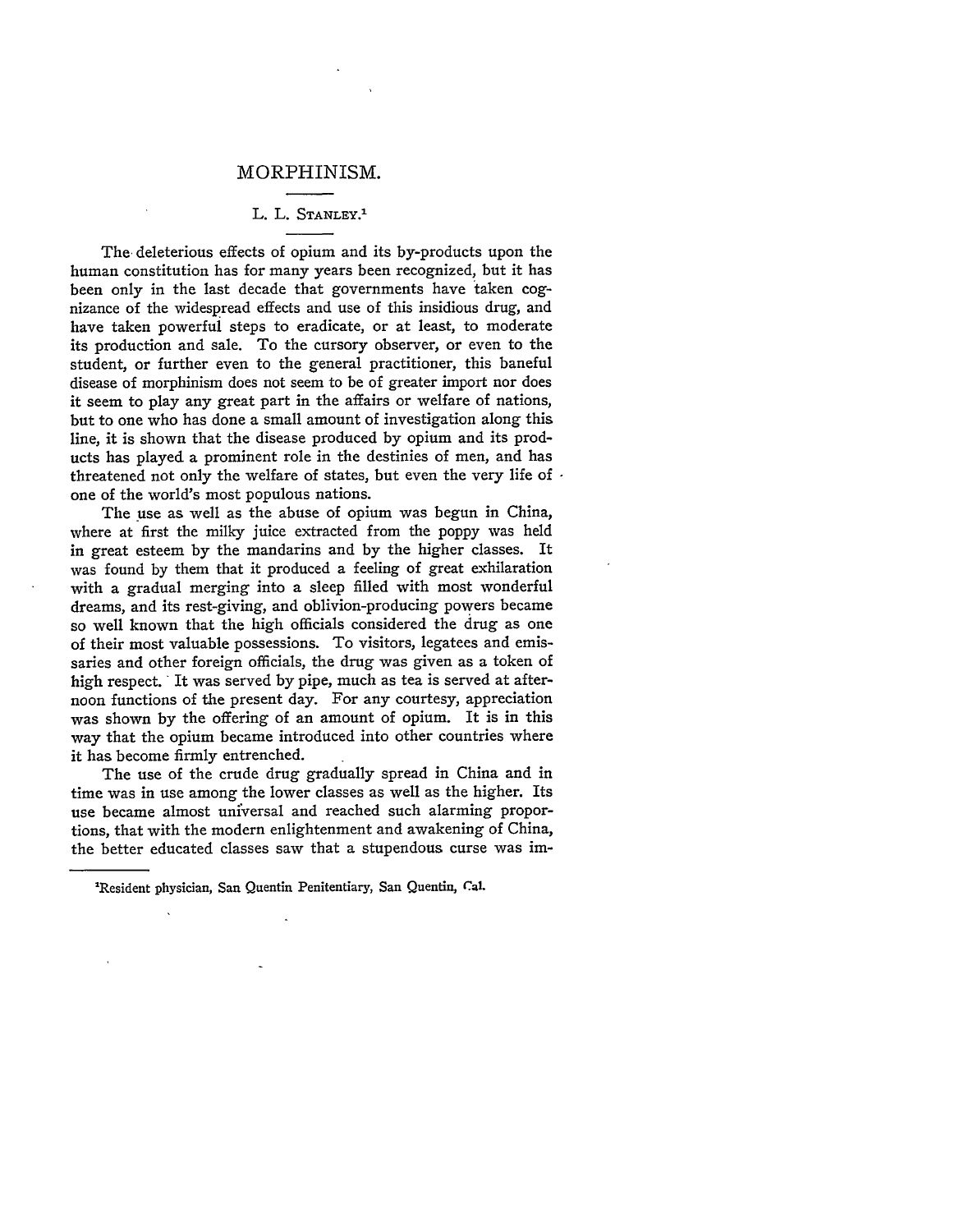pending even threatening destruction to the nation. Accordingly in 1906 the government declared that the trade in opium must stop.

In the United States the trade was gradually introduced until at the present time it is estimated that there are over one million drug fiends in his country. Considering that the population of the United States is ninety million, it is seen that one person in every ninety whom we meet is addicted to the use of opium in some of its forms. For the last decade the government has endeavored to control the trade, but in spite of the almost prohibitive duty imposed upon opium and the strict observance of its sale, the number of addicts has decreased to no considerable extent. The duty is becoming higher, the sale restriction more severe, and the product more difficult to obtain.

When it is known that the drug is becoming less accessible, that the state is vigilantly watching its dispensation, and the government is drawing its dragnet upon its importation; and when it is known that morphine addicts must have the drug (else they suffer unknown torments, commit crimes to obtain it, or even end their lives for want of the opiate) it is obvious that a great problem as to the present care of these unfortunates, as well as to the future production of morphine fiends, is presented to those who have the welfare of humanity and the commonwealth at heart, and it is a problem which confronts every medical practitioner, for in his hands often lies the power to produce or not to produce an addict to this loathsome habit.

Opium is the concrete, milky exudation obtained by incising the unripe capsules of Papaver Somniferum, yielding in its normal moist condition not less than 9 per cent of crystalline morphine, which is the principle narcotic constituent. The crude drug is the agent used principally by the Chinese people who smoke it in pipes especially constructed for the purpose.

Codeine, a methyl derivative of morphine, is found in small quantities in the crude drug. Its action is milder than that of morphine. It is used principally by the laity as a toothache remedy.

Heroin, diacetyl morphine, is an insoluble derivative of the opium. It finds its principal use in bronchial and pulmonary affections, and has for this virtue found its way into many of the official and proprietary cough preparations.

Besides these derivatives there are about twenty-four other preparations and alkaloids denoted as extracts, wines, tinctures, powders, troches, plasters and mixtures. With such a number it is easily seen how their use may creep in upon an unknowing pub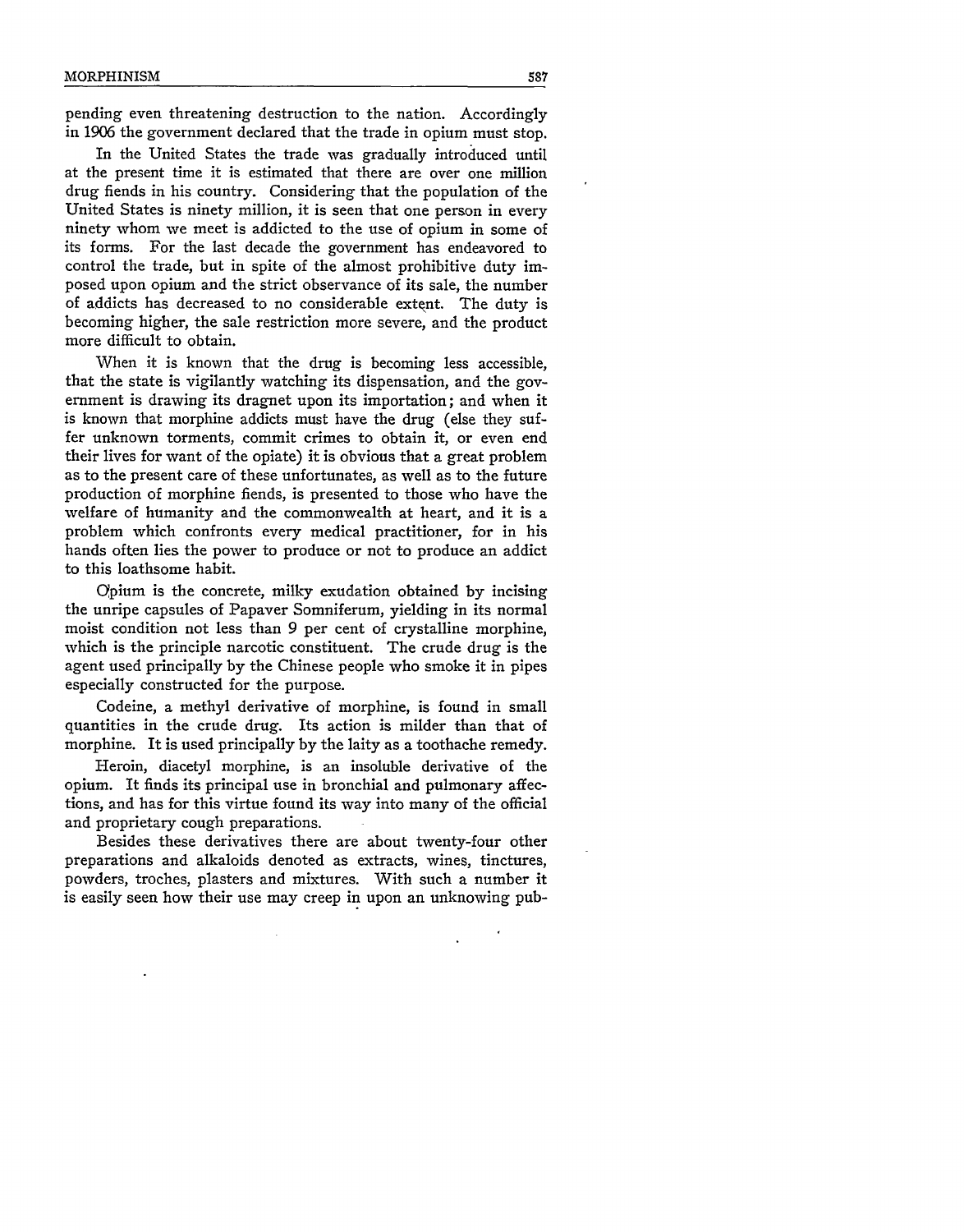lic, producing addictions which are difficult and almost impossible to break away from.

But the drug that works the greatest depredations and which constitutes 75 per cent of the use of opium and all its derivations is morphine sulphate. This pure white crystalline substance is the alkaloid which is the most abused of all drugs. As an allayer of pain it is king, but as a 'destroyer of men, mentally, morally and physically, it is as the traitor, pretending to be friendly, but at the same time slowly dragging its victim to death. The morphine sulphate is usually employed in a syringe and injected subcutaneously, although it is frequently taken by mouth. It is used largely by denizens of the underworld who seek relief from life's trials and troubles in its soothing embrace.

The causes of morphinism are many. Foremost perhaps, it is brought about by efforts to combat the distress and ravages of pain. Physicians of the last decade have been too eager to allay pain merely by slight injection of morphine, and, in fact many have not hesitated putting the preparation in the hands of their patients, with the result that people with primarily a minor ailment have been unwittingly put under the defiling influence of this drug.

Secondly, there are diseases which require opium derivatives not only for the allaying of pain, but for relief from the condition. Asthma may lay claim to morphine as one of its cures. Bronchitis and pulmonary affections demand heroin, while peritonitis and derangements of pelvic organs require a certain amount. Chronic -and incurable diseases as cancer, aneurism and some kidney diseases are tided over for a while and rendered more tolerable by the suffering victim.

Besides pain and disease, there is a nervous strain of modern life, or the "Mania Americana," which is temporarily relieved by the soothing effects of opium, but which is subsequently made worse by the continued use. Physicians are prone to its use. They are in daily contact with the drug, and although they realize the firm grasp with which it takes them, many endeavor to fling aside their troubles and cares or to stimulate themselves to further efforts by partaking of this hemlock cup. Society women who have undergone a trying season of parties and social functions, ever endeavoring to outrival their neighbor in social splendor, often find themselves wrecked in mind and body. Too often they indulge in opium to calm their shattered nerves. As with the higher classes, so with the lower. Prisons and penitentiaries are filled with fiends, many of whom were produced after they had entered the dismal walls. Almost every brothel has its victims. And even the dweller of the

588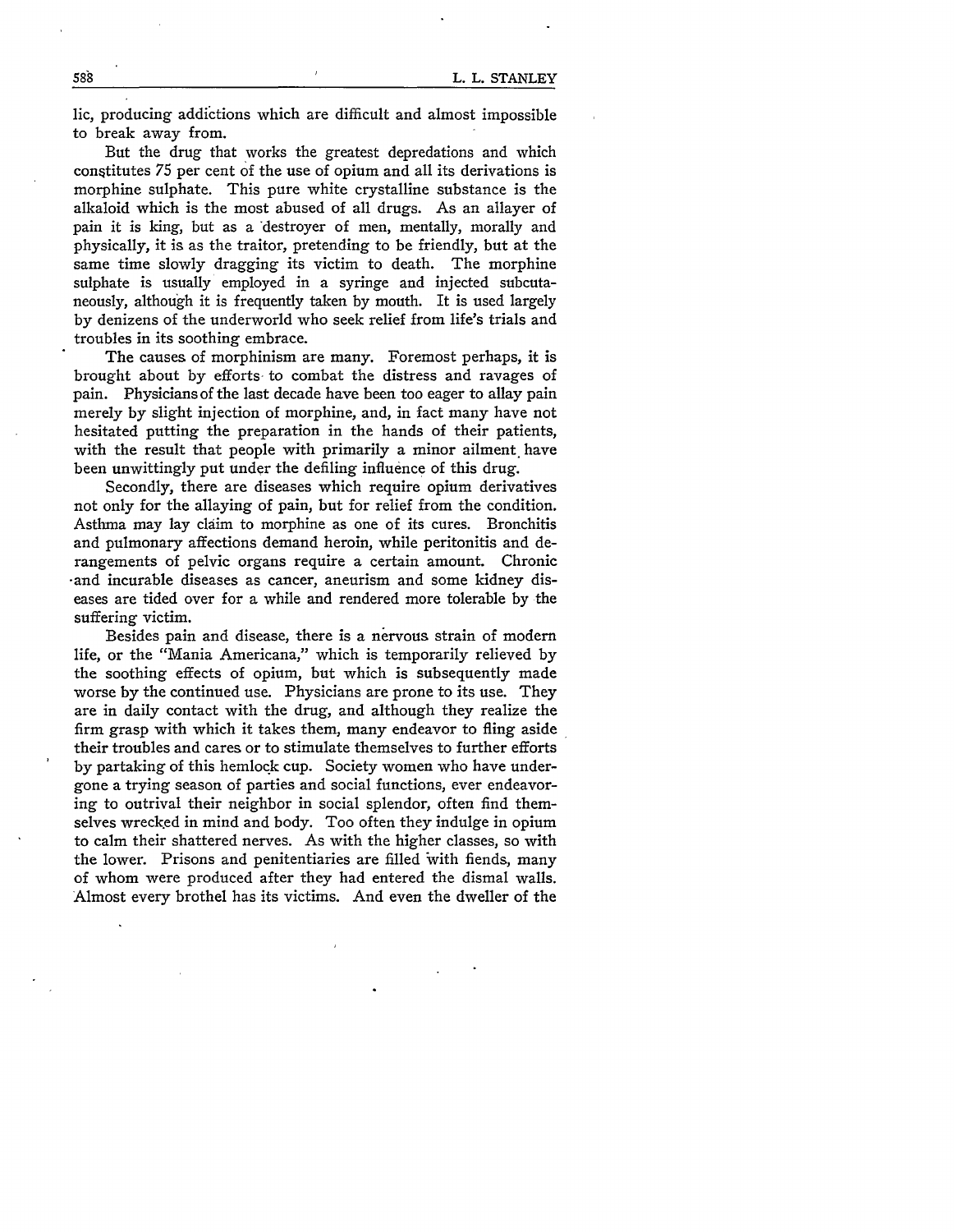gutter and slum is not exempt. Conditions of life are such, their pains and tribulations are so great that the miserable victim seeks periods of relief and contentment in the use of this death-dealing substance.

The symptoms of morphine poisoning are best classified as acute and chronic, and dealt with as they are produced on the mind or mental; and on the body or physical symptoms. The acute attack is usually brought on in one of three ways; smoking the crude drug itself; obtaining accidentally an overdose, and in children **by** the administering of an overdose of proprietary soothing syrup, or in adults **by** the use of laudanum, codeine and heroin to gain relief from pain; and lastly receiving injections of morphine hypodermically in diseases demanding the drug. To the opium smoker after a few draughts at his pipe comes most wonderful visions, marvelous pageants, fairly-like phantasmagorias and miraculous events. These dreams gradually fade into a deep sleep. Physically a lack of irritability is produced; the smoker is unable to be aroused and does not respond to means of torture or ekcitation.

The infant, suffering from flatus in the intestines is given soothing syrup and soon ceases to scream, and likewise falls into a deep sleep, leaving entirely masked any symptoms which would aid in detecting the primary cause of its trouble.

The adult who receives an injection of morphine is soon relieved of his pain, even feeling a soothing or comforting sensation after its administration. He usually is at first stimulated with a feeling of warmth and of well being. This merges into a stage of physical and mental depression in which the senses and reflexes are dulled. Sleep usually follows. At first there may be a perspiratioh and a dryness of the mouth. A contracted so-called "pin point" pupil is produced. After the sleep there is a feeling of ennui accompanied **by** a nausea often followed **by** vomiting. There is a diminished output of urine and a costiveness of the bowels.

The chronic morphine addict presents a complex of mental and physical symptoms.

After a prolonged use of the drug he becomes pale and sallow, having a waxy appearance of his skin. In most cases the addict loses in weight and strength, although when under the influence of the drug he believes himself able to cope with an army. He becomes impotent shortly after he has become an inveterate user and is entirely unable to consummate the sexual act. This is also noted in the females, who have a suppression of the menses and frequently abort. **I I -\_.,**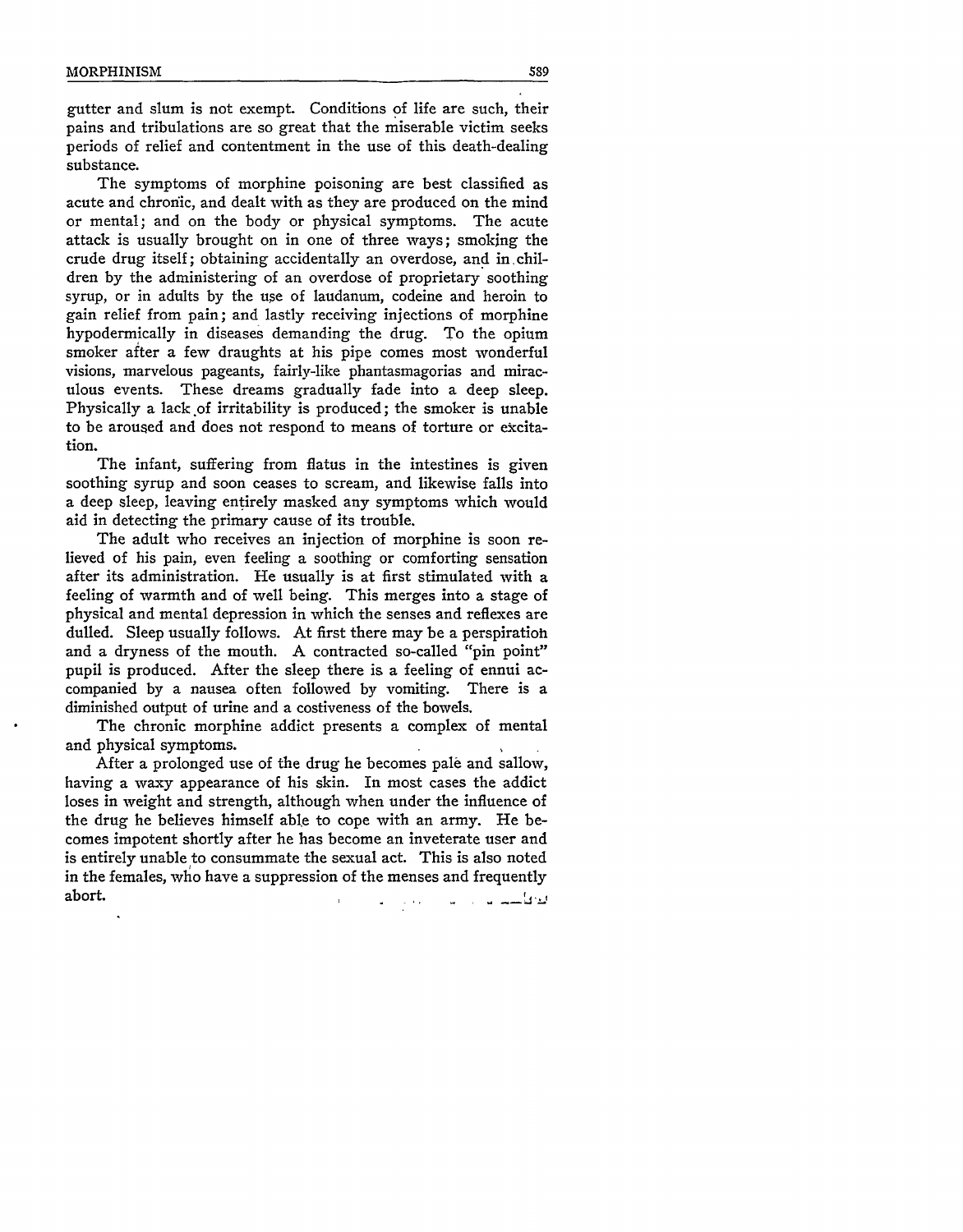At times there are stages of chills followed by pyrexias presenting a most miserable picture. A cold sweat profusely covers the body.

The bowels are usually constipated, although at times there may be some diarrhoea. The constipation is an important factor in that it produces hemorrhoids about the anus. These may be complicated by never healing, frightfully painful fissures, which call for more morphine for their relief.

The eyes present a "pin point" pupil when the patient is well under the influence. This is an important diagnostic sign. After the primary myosis the pupils become large and dilated.

When out from under the effects of the morphine the chronic addict is a pitiful sight. He is restless, uneasy, staring into space, trembling in every limb, and eyes downcast. He may lose entire control of himself. One addict aptly describes the sensation as, "feeling as though every atom of his body were becoming loosened and endeavoring to fly off into space." It is at such times, in utter desperation, that many crimes are committed. But as soon as the required dose is supplied, the patient brightens up and presents the demeanor of a most alert and ambitious person, ready for any task. Many complain of a gnawing sensation in the stomach which drives them on to taking the morphine for its relief. Jennen, of Paris, has considered this as being due to an achlor-hydria for which he recommends a small amount of diluted hydrochloric acid.

One of the most astonishing mental symptoms of the addict is his utter disregard for the truth. He will prevaricate to friend and foe alike, seeming to delight in telling that which is most untrue and improbable. Besides this, he developes in his mind most astonishing tales of scandal and trickery, often involving his immediate associates.

He becomes slovenly in his manner and loses much of his self-respect. He usually shrinks from contact with his friends, but at other times may be most loquacious.

The average dose for an adult is gr.  $\frac{1}{4}$ . To the beginner this produces the required symptoms but each subsequent time a larger dose is required up to certain limits. Chronic addicts are known to have taken a dram hypodermically without producing death. This dose is sufficient to kill one hundred and twenty non-addicts.

The treatment has for many years been not entirely satisfactory, although throughout this country and the continent many sanatoriums for its cure have been established.

The treatment of gradual withdrawal has proven entirely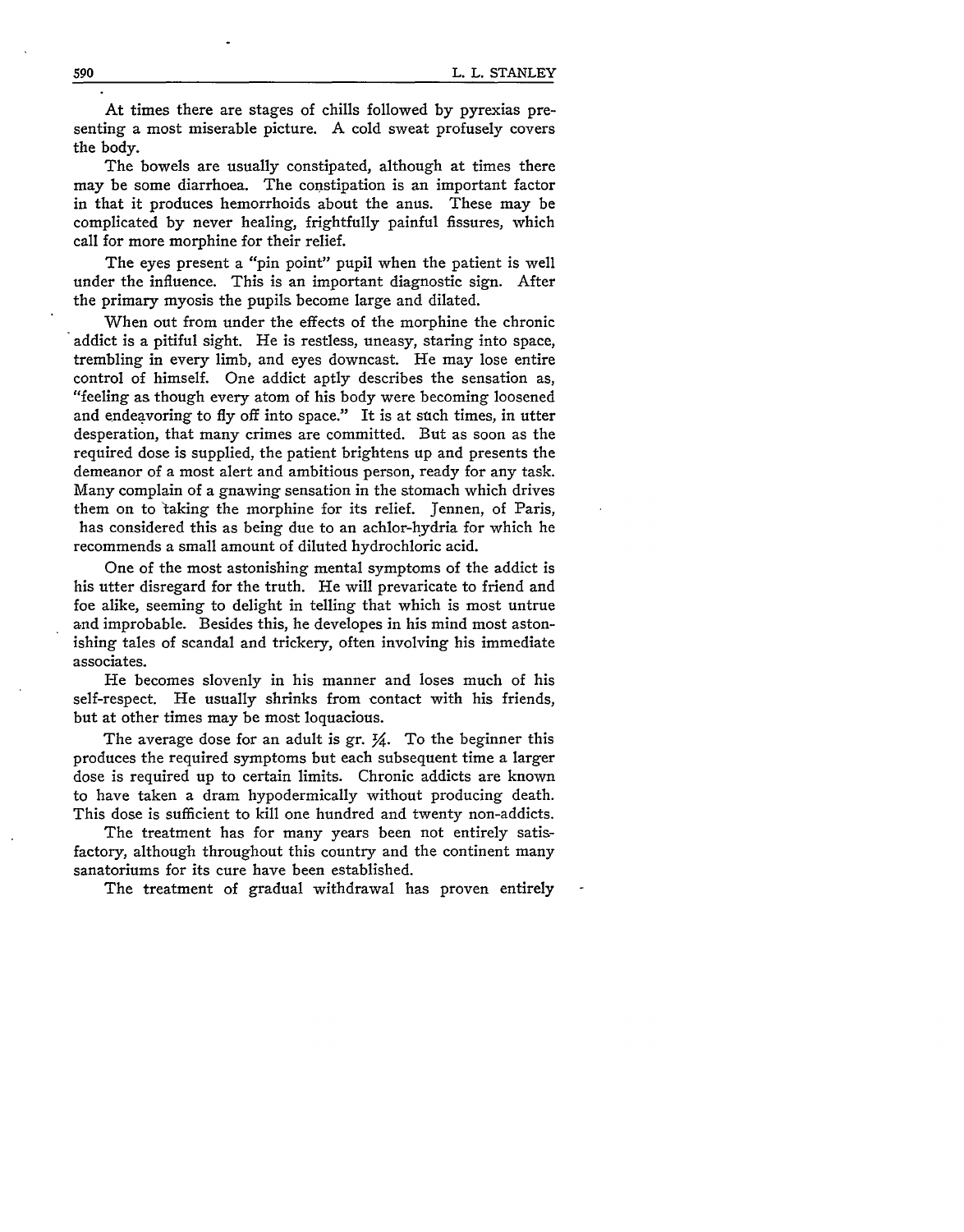unsatisfactory, occurences of the habit being almost universally the end result.

Suggestion and hypnosis have their places in the treatment, but alone they are without avail.

Hyoscine, of the atropine group seems to be a direct antagonist to morphine, and treatments with this drug are of the most benefit. It is the treatment as outlined **by** Dr. Petty, who recently published a book on the work which meets with entire success. This book is along definite lines which are as follows: Elimination, deprivation under hyoscine, stimulation, recuperation and education. The entire treatment requires from six to eight weeks.

When the patient presents himself for treatment he is given a thorough physical examination, the history of his former illness taken, and a statement of the manner in which he began the use of the drug. It is the desire to have the patient's good will and his desire to free himself from the addiction.

For the first week he is allowed his usual amount of morphine, but undergoes a thorough cleaning out, or system of elimination of the toxins **by** means of cathartics, diuretics, steam baths, sweats and massages. Every day he is given vegetables and saline cathartics, such as **C. C.** pills and magnesium sulphate, plenty of water, caffeine to produce diuresis, and a course of baths to eliminate **by** the emunctories. Along with this he is given strychnine, gr. 1/30, to stimulate the entire system and to give tone for peristaltic action to the intestines which have for so long been locked up by the action of the morphine. Plenty of good, plain, substantial food is also given to build up the constitution and prepare it for the subsequent treatment.

After the period of elimination or at the beginning of the second week, hyoscine hydrobromide (usually gr. 1/200) is commenced and given every half hour until the physiological effect is produced. This may cause a deep sleep, or a great unrestfulness if insufficient quantities of the hyoscine are given. The administration is of course variable, some patients becoming quiet and restful under small doses, while others require larger. The ideal result is to have the patient free from restlessness and presenting a drowsiness just bordering on sleep. The mouth is dry, emitting an offensive and characteristic odor, the pupils 'are widely dilated, the skin is dry and the restlessness, if present, is intense. The patient writhes in the bed, often necessitating strong restraints, he mutters incoherently, clutches at the bed clothes, and has grotesque hallucinations.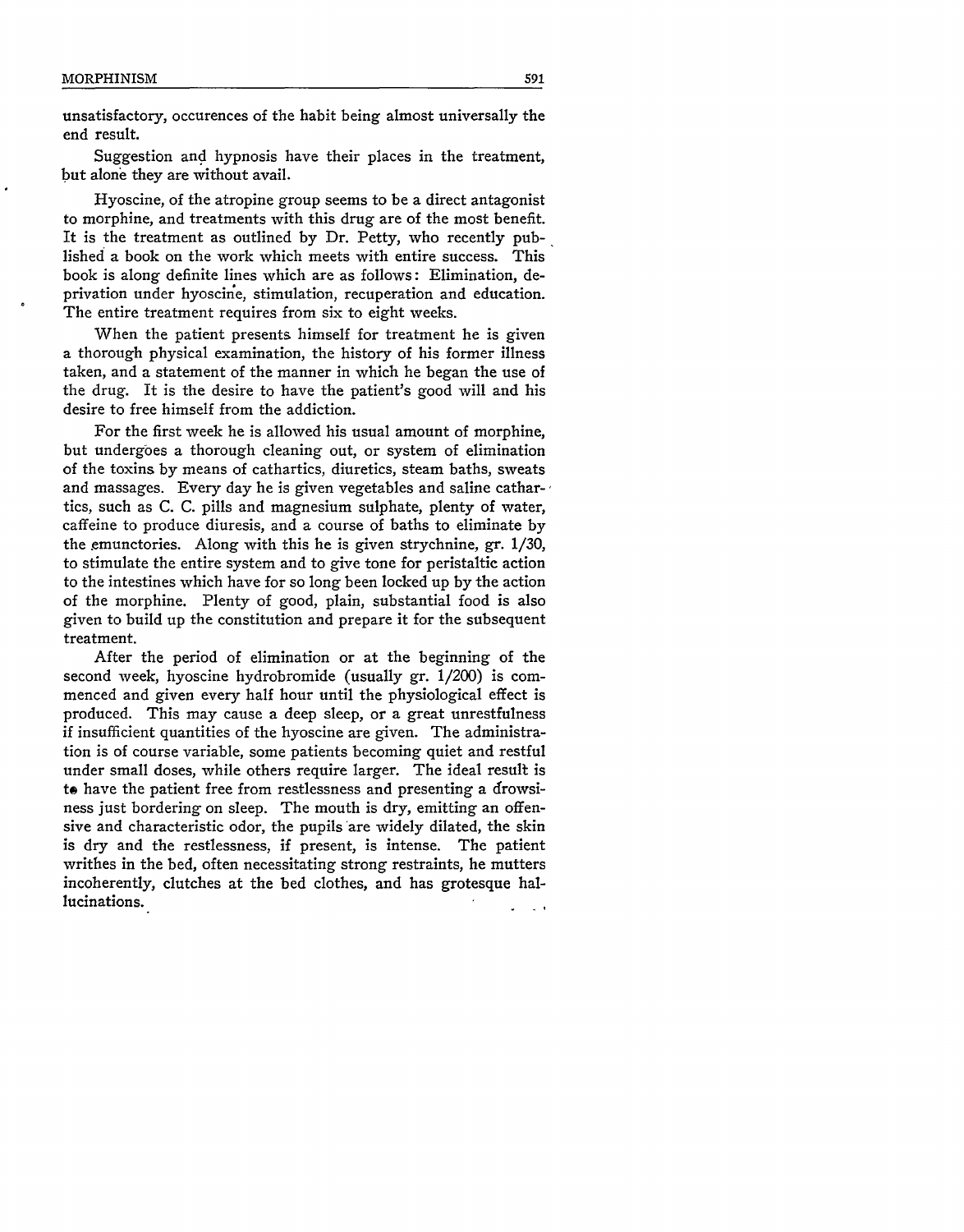It is planned to give the first dose of hyoscine about three-hours before the patient usually takes the dose of morphine so he will be entirely under the influence of the hyoscine at the time.

After the patient is first well under, he is given just enough of the hyoscine to keep him from being restless but not continuously asleep, and kept in this condition for forty-eight hours under the strict surveillance of a competent nurse who should never leave his bedside even for a short time. Strychnine, **gr.** 1/60-1/30, is given every four hours to keep up the heart action, and tone the alimentary canal. Plenty of water is offered during the treatment but very little is taken on account of the disagreeable taste in the mouth. Hot milk also may be given but no solid food is allowed.

In case there is vomiting during the treatment, an enema is given and the bowels thoroughly cleaned out in this way.

At the end of the second day the hyoscine is discontinued and the patient commences to recuperate. All desire for the drug is gone and the patient realizes that he is out of bondage. This rejuvenates him, although in many cases he is left with an acute neurasthenia and a run down, debilitated constitution as a result of the sudden change from living under the influence of the drug to living entirely out of its grasp. As a rule the patient commences to feel better within a day .or two although some linger on for several days or a week. They may feel weak and depressed as though they were recovering from a severe surgical shock. They are intensely nervous, and at times flighty, doing most extraordinary things. They suffer from insomnia and a desire to do something they know not what.

The treatment to follow is symptomatic, but principally to stimulate with strychnine, tonics and an abundance of good food. For the insomnia, chloral and bromides, or veronal may be given, but not continuously. Plenty of company is desired and all is done to keep the patient in a bright, upbuilding, encouraging state of mind. He improves gradually and within six or eight weeks after the discontinuance of the morphine he is entirely well.

Recurrences to the use of the drug seldom occur, although such is easily done should the patient **by** accident ever receive morphine again. To this end it should be every physician's precaution to ask whether a patient has ever been an addict, before he prescribes opium in any of its forms.

At the California State Prison, at San Quentin, over thirty addicts have been completely cured during the past year and a half. **All** of those treated have gained much in weight and general health and are high.in their praise of the treatment.